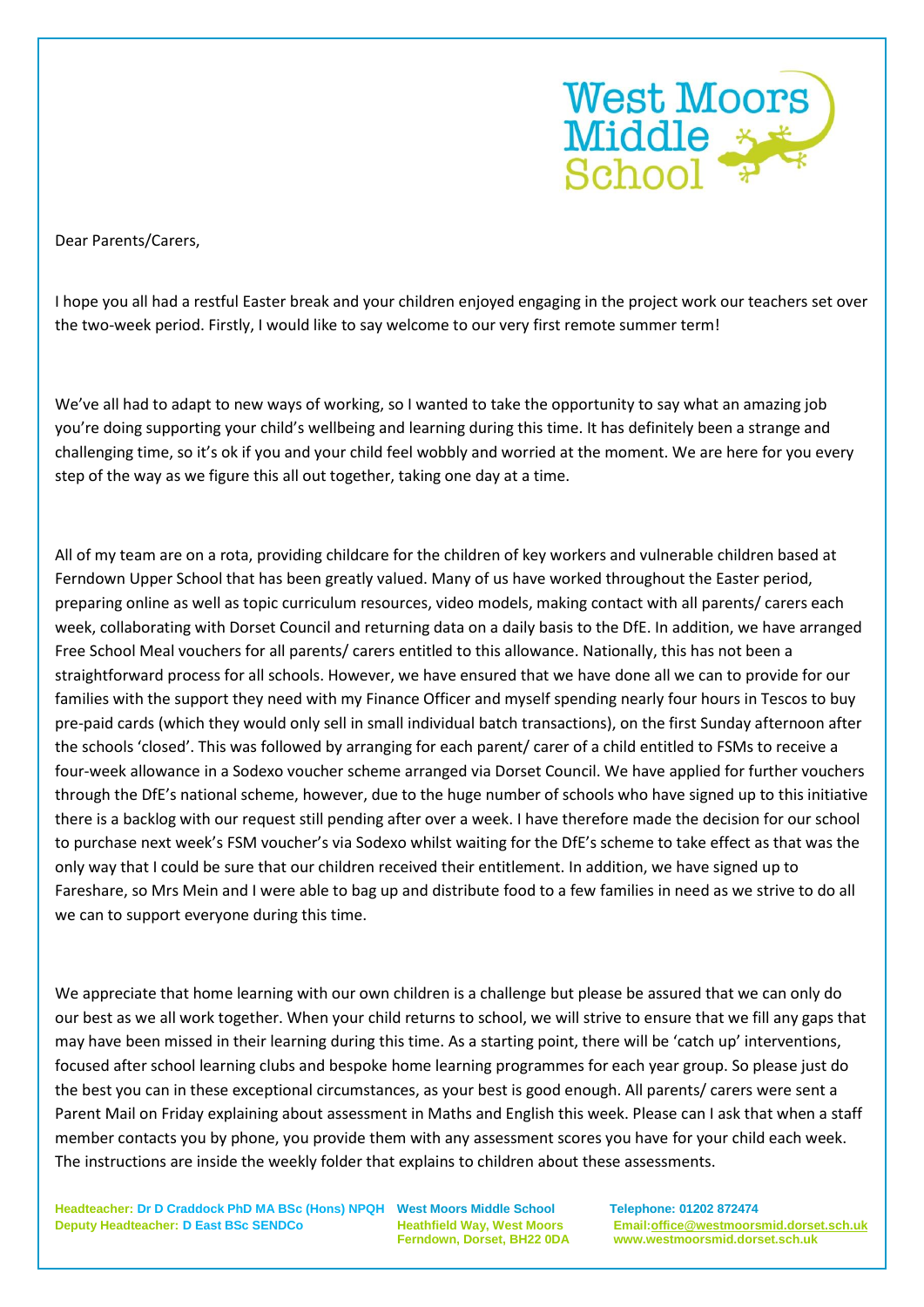

In addition, there are online tutoring, videos and PowerPoints for pupils to model and guide them in their home learning tasks. The Department for Education (DfE), has also launched the following excellent learning resources:

**GOV.UK**



### **Launch of the Oak National Academy online classroom and resource hub**

The sector-led Oak National Academy has today launched its online classroom and resource hub. The Academy offers 180 video lessons each week for schools to use, across a broad range of subjects. The lessons cover children in Reception through to Year 10 and are free to use by both teachers and young people.

The Oak National Academy can be accessed here:

· <https://www.thenational.academy/>

# **Launch of BBC Bitesize**

The BBC has today launched an education package across TV and online, featuring celebrities and teachers, helping to keep children learning at home and supporting parents.

BBC Bitesize can be accessed here:

<https://www.bbc.co.uk/bitesize>

**Headteacher: Dr D Craddock PhD MA BSc (Hons) NPQH West Moors Middle School Telephone: 01202 872474 Deputy Headteacher: D East BSc SENDCo Heathfield Way, West Moors Email[:office@westmoorsmid.dorset.sch.uk](mailto:office@westmoorsmid.dorset.sch.uk)**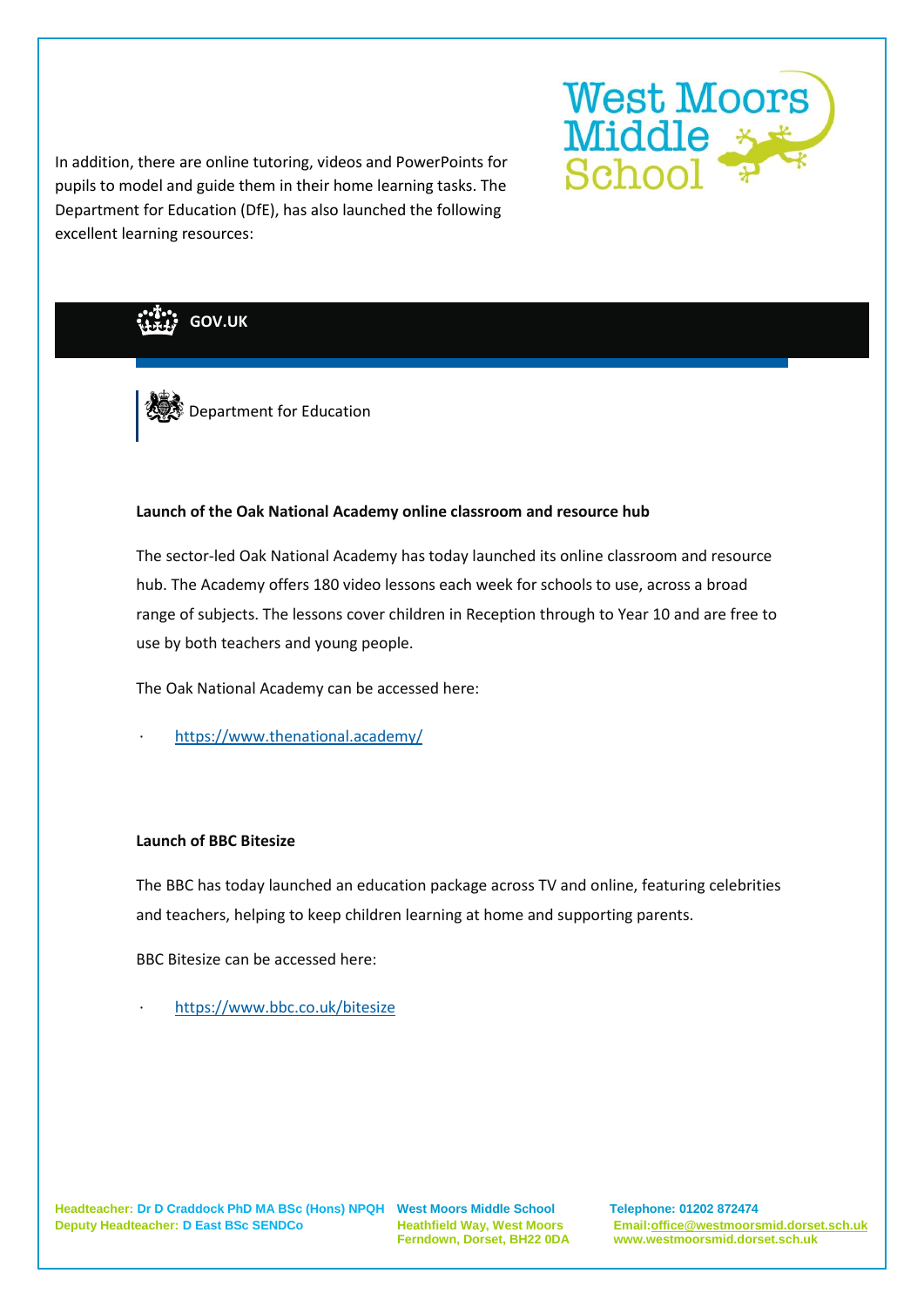

### **Get help with technology and remote education during coronavirus (COVID-19)**

Following the announcement by the Secretary of State for Education on Sunday 19 April, laptops and tablets will be made available to help the most disadvantaged young people access online learning and social care services. Young people and families eligible for devices must not already have access to one, and must be in one of the following groups:

- · Children with a social worker
- Care leavers
- · Disadvantaged children in Year 10, ahead of sitting their GCSEs next year

Responsible bodies will need to work with schools to identify eligible young people, and then place an order through our website when it launches later this week. Where care leavers, children with a social worker at secondary school and disadvantaged children do not have an internet connection, they will also receive a 4G router.

Schools will be able to keep these devices once they've reopened, allowing children and young people to continue to learn and receive support at home in the future.

Any 16 to 19-year olds in education without a suitable device and/or connectivity to study remotely and whose family can't afford these costs will also be eligible for support via the 16- 19 Bursary Fund. Decisions on support will be made by education providers.

#### **Funding and financial support for education, early years and children's social care**

We have published guidance that sets out the financial support that is available for different types of education, early years and children's social care providers in England.

This guidance can be found here:

[https://www.gov.uk/government/publications/coronavirus-covid-19-financial-support](https://www.gov.uk/government/publications/coronavirus-covid-19-financial-support-for-education-early-years-and-childrens-social-care)[for-education-early-years-and-childrens-social-care](https://www.gov.uk/government/publications/coronavirus-covid-19-financial-support-for-education-early-years-and-childrens-social-care)

**Headteacher: Dr D Craddock PhD MA BSc (Hons) NPQH West Moors Middle School Telephone: 01202 872474 Deputy Headteacher: D East BSc SENDCo Heathfield Way, West Moors Email[:office@westmoorsmid.dorset.sch.uk](mailto:office@westmoorsmid.dorset.sch.uk)**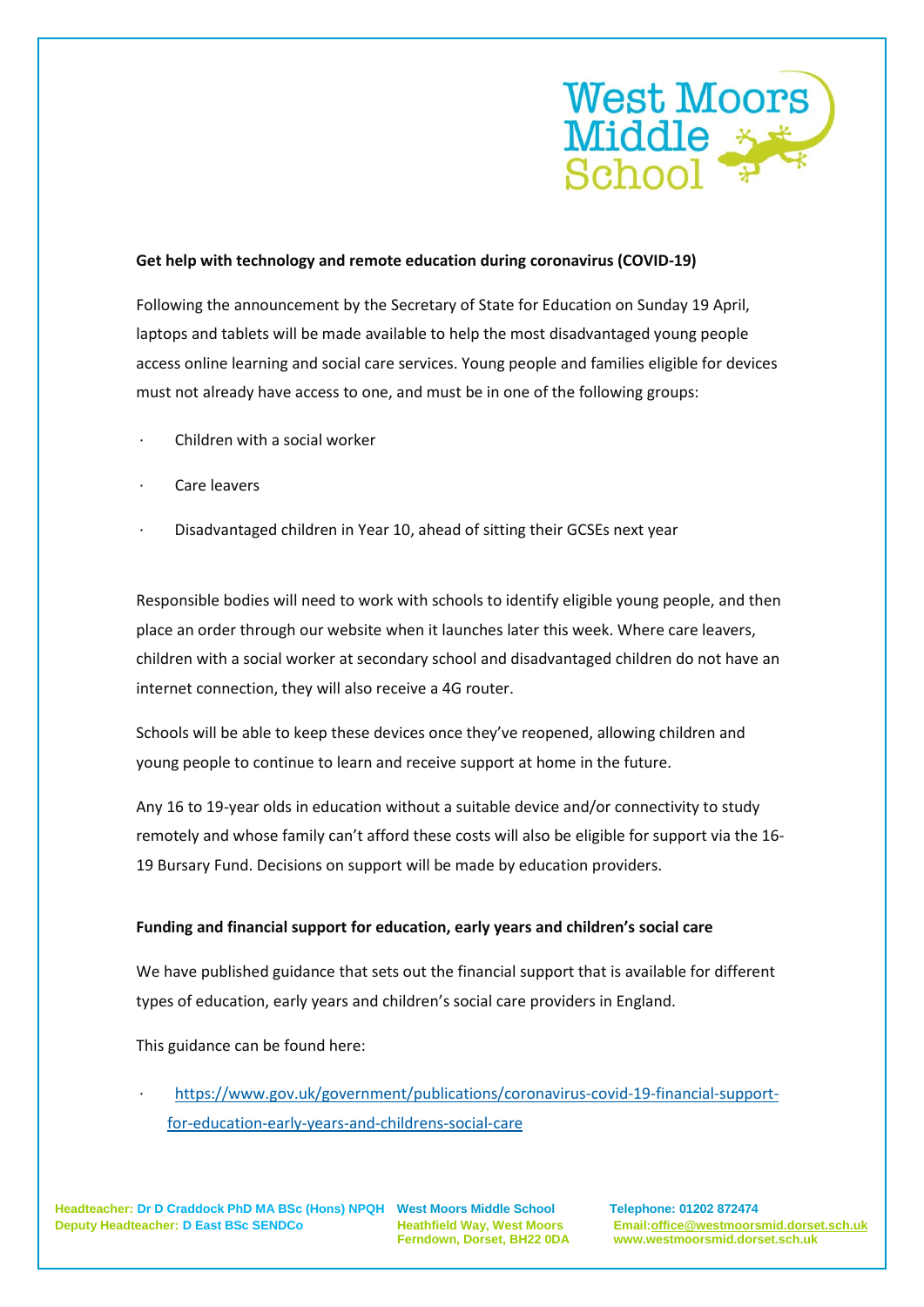

# **Guidance for parents and carers on supporting their children's education during**

### **coronavirus (COVID-19)**

We have published information, guidance and support for parents and carers of children who are learning at home during the coronavirus (COVID-19) outbreak.

Guidance on helping children aged 2 to 4 learn at home can be found here:

· [https://www.gov.uk/guidance/help-children-aged-2-to-4-to-learn-at-home-during](https://www.gov.uk/guidance/help-children-aged-2-to-4-to-learn-at-home-during-coronavirus-covid-19)[coronavirus-covid-19](https://www.gov.uk/guidance/help-children-aged-2-to-4-to-learn-at-home-during-coronavirus-covid-19)

Guidance on helping primary school aged children learn at home can be found here:

· [https://www.gov.uk/guidance/help-primary-school-children-continue-their-education](https://www.gov.uk/guidance/help-primary-school-children-continue-their-education-during-coronavirus-covid-19)[during-coronavirus-covid-19](https://www.gov.uk/guidance/help-primary-school-children-continue-their-education-during-coronavirus-covid-19)

Guidance on helping children with special educational needs and disabilities learn at home can be found here:

· [https://www.gov.uk/guidance/help-children-with-send-continue-their-education](https://www.gov.uk/guidance/help-children-with-send-continue-their-education-during-coronavirus-covid-19)[during-coronavirus-covid-19](https://www.gov.uk/guidance/help-children-with-send-continue-their-education-during-coronavirus-covid-19)

### **Updated guidance for parents and carers on the closure of educational settings**

The guidance for parents and carers on the closure of educational settings has been updated with additional information on the support available for parents, online educational resources and support for vulnerable children.

The guidance can be found here:

**Headteacher: Dr D Craddock PhD MA BSc (Hons) NPQH West Moors Middle School Telephone: 01202 872474 Deputy Headteacher: D East BSc SENDCo Heathfield Way, West Moors Email[:office@westmoorsmid.dorset.sch.uk](mailto:office@westmoorsmid.dorset.sch.uk)**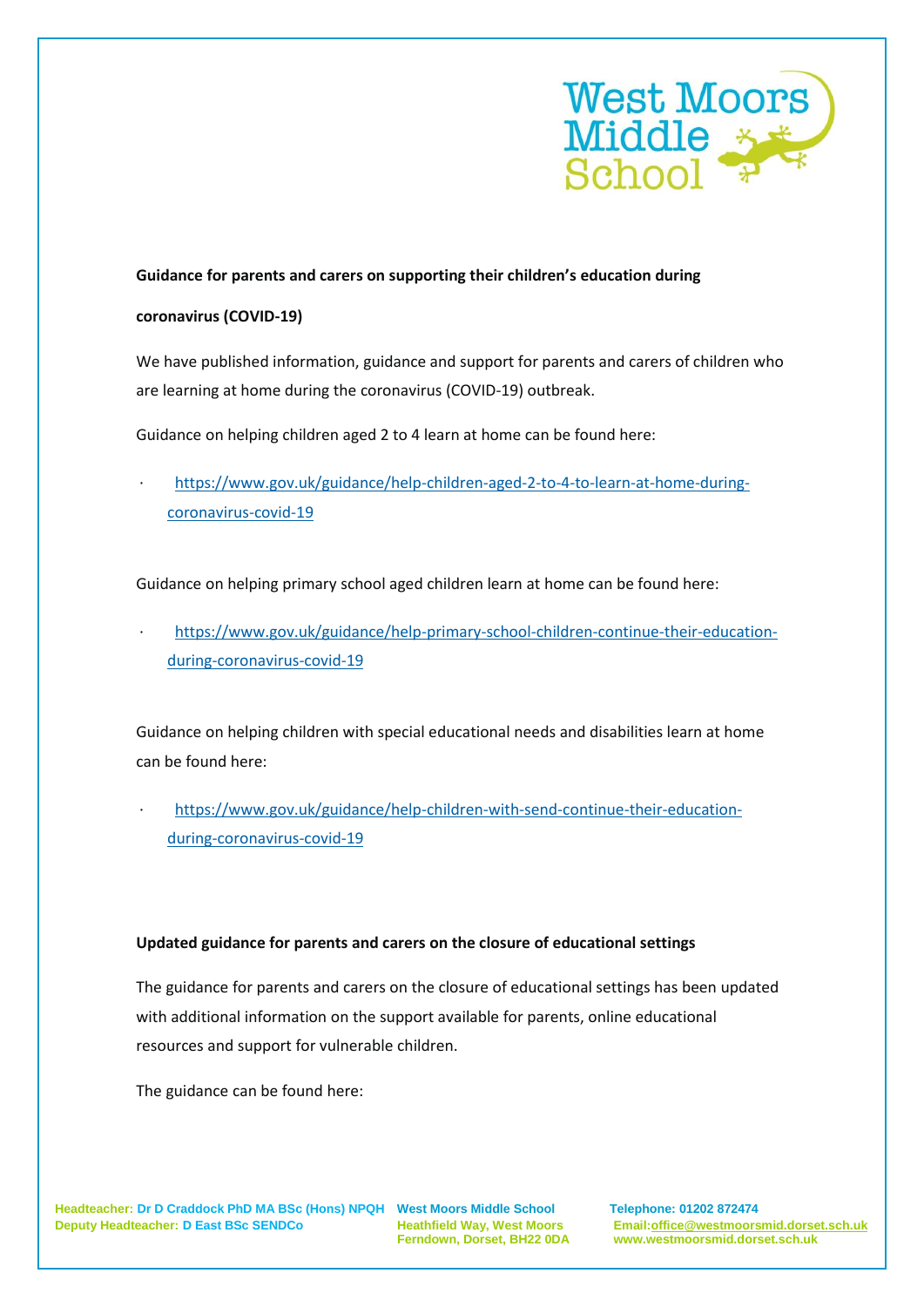

[https://www.gov.uk/government/publications/closure-of-educational-settings](https://www.gov.uk/government/publications/closure-of-educational-settings-information-for-parents-and-carers)[information-for-parents-and-carers](https://www.gov.uk/government/publications/closure-of-educational-settings-information-for-parents-and-carers)

### **Guidance on supporting vulnerable children and young people during the coronavirus**

# **(COVID-19) outbreak**

The guidance for education settings and local authorities on supporting vulnerable children and young people has been updated. This update includes clarification to the existing guidance on attendance.

This guidance can be found here:

· [https://www.gov.uk/government/publications/coronavirus-covid-19-guidance-on](https://www.gov.uk/government/publications/coronavirus-covid-19-guidance-on-vulnerable-children-and-young-people)[vulnerable-children-and-young-people](https://www.gov.uk/government/publications/coronavirus-covid-19-guidance-on-vulnerable-children-and-young-people)

# **Department for Education coronavirus helpline**

The Department for Education coronavirus helpline is available to answer questions about COVID-19 relating to education and children's social care. Staff, parents and young people can contact this helpline as follows:

Phone: 0800 046 8687 Opening hours: 8am to 6pm – Monday to Friday 10am to 4pm – Saturday and Sunday

If you work in a school, please have your unique reference number (URN or UK PRN) available when calling the hotline.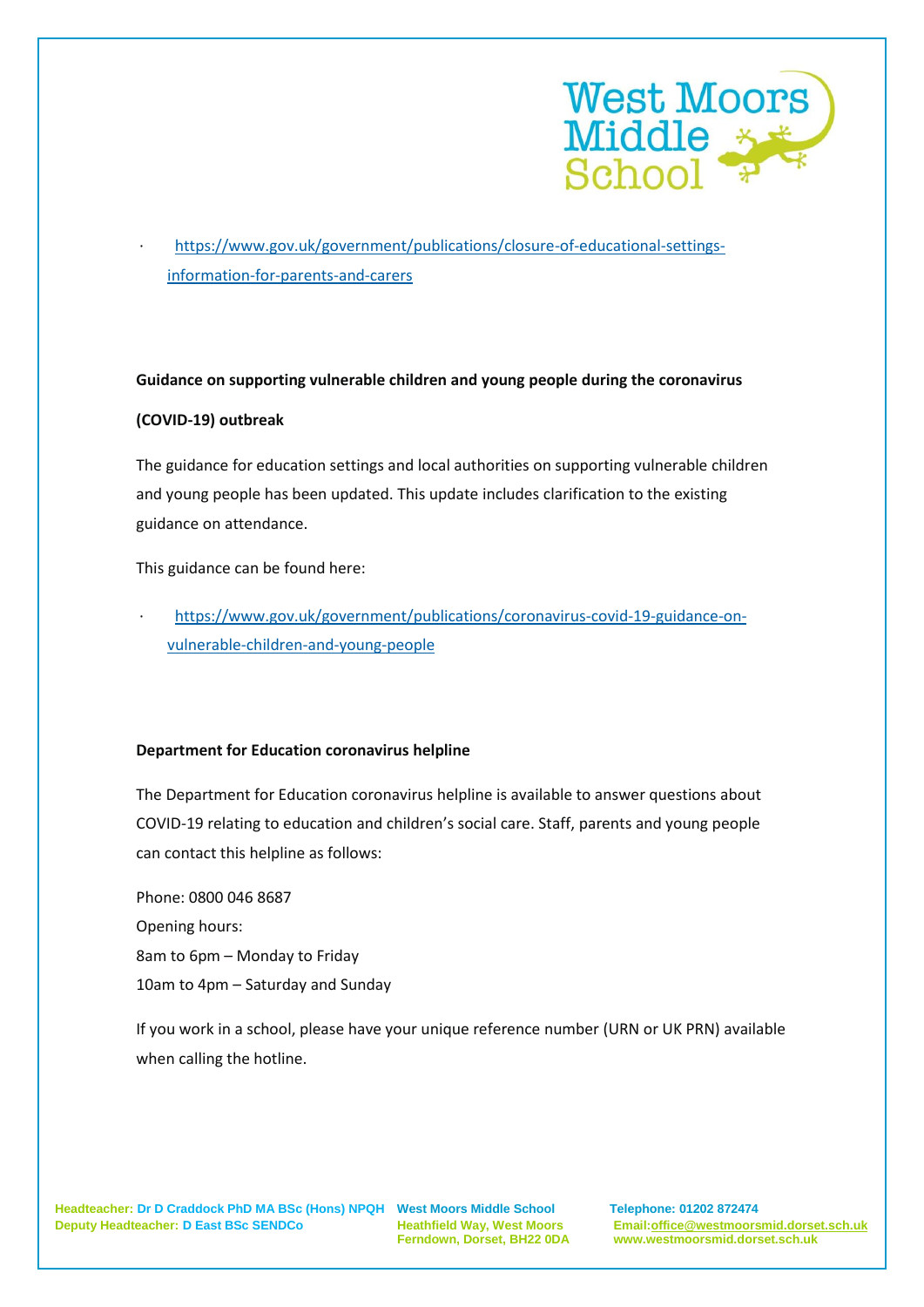

#### **Handwashing advice**

It is essential that everyone washes their hands more often, using soap and water for at least 20 seconds. Hand washing with soap employs mechanical action that loosens bacteria and viruses from the skin, rinsing them into the drain. Drying hands afterwards makes the skin less hospitable to the virus. Hand sanitiser can be effective if soap is not available or the situation makes using soap less feasible (i.e. when outside) but using hand sanitiser provides none of the virus-destroying friction that rubbing your hands together and rinsing with water provides.

The latest guidance and video on hand washing can be found at:

· <https://www.gov.uk/guidance/coronavirus-covid-19-information-for-the-public>

The e-Bug project is led by Public Health England and has a dedicated webpage for learning resources on hand washing and respiratory hygiene.

Resources are currently available for KS1, KS2 and KS3 and can be used in various settings including schools and at home:

· <https://e-bug.eu/>

Please could you let us know each week how you are getting on so we can further support you.

Remember, if you have any concerns about helping your child learn or you need any other support from the school, please let us know by contacting us by email a[t office@westmoorsmid.dorset.sch.uk](mailto:office@westmoorsmid.dorset.sch.uk) or telephone (01202) 872474.

**Headteacher: Dr D Craddock PhD MA BSc (Hons) NPQH West Moors Middle School Telephone: 01202 872474 Deputy Headteacher: D East BSc SENDCo Heathfield Way, West Moors Email[:office@westmoorsmid.dorset.sch.uk](mailto:office@westmoorsmid.dorset.sch.uk)**